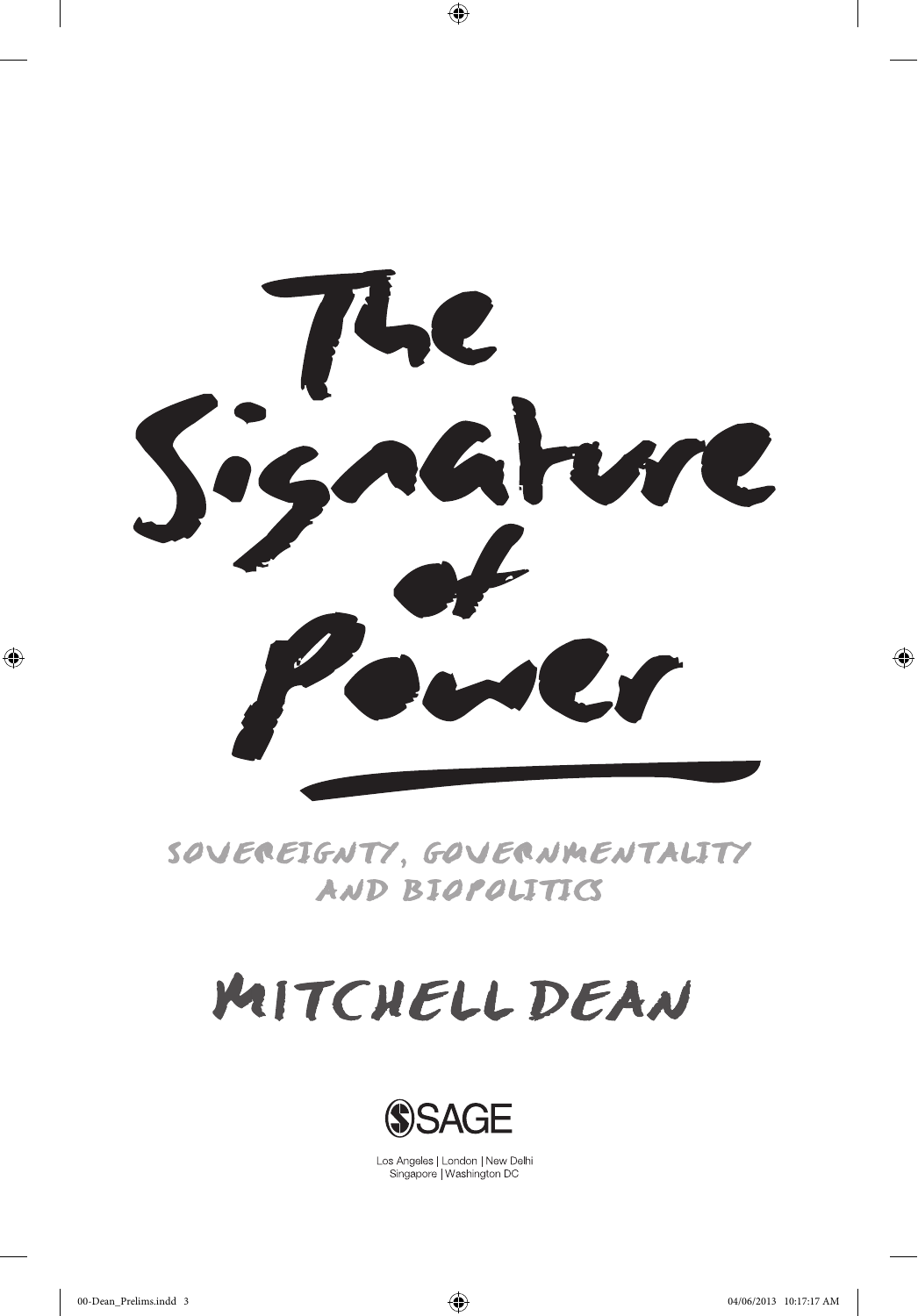# *1*

⊕

## *INTRODUCING THE SIGNATURE OF POWER*

1.1<sup>The concept of power has long been central not only to the social and political sciences but also in everyday language</sup> and discussion. We often assume that we know what we mean when we use the term and that it helps us describe the world in which we live. Yet, today there are some influential thinkers who will claim that 'power' cannot explain anything and that therefore it is a relatively useless concept. In doing so, they reject a longstanding reason for the study of power: to offer a critique of society, its institutions and practices and even its ways of reasoning and forms of knowledge. Explicitly or implicitly, such critique implies that there are alternative ways of doing things. Perhaps this involves overcoming or overturning power, or more simply, particularly in the case of the complex history of liberalism, making sure its exercise is legitimate. This means asking certain types of question. How can power be made accountable and transparent? How can power be made safe from its inherent dangers? How can we guard against the corruption inherent in it, for as Lord Action wrote in 1887, and every schoolchild now learns: '[p]ower tends to corrupt and absolute power corrupts absolutely' (Dalberg-Acton, 1907: 504). These kinds of question about the appropriate, safe and legitimate use of power are normative ones. They concern the 'ought' of power, rather than power as an actuality or operation.

Our starting point is more analytical than normative. An analytics of power is less interested in the normative questions of how power should be exercised than the establishment of perspectives and concepts that help us understand how power relations operate. This distinction, of course, is far from clear-cut and every description of power implies an ethos or orientation. Looked at in a certain way, every analytical, descriptive or diagnostic statement about power contains within it a normative evaluation of the phenomenon under discussion. If we say, for example, that in contemporary liberal-democracies,

◈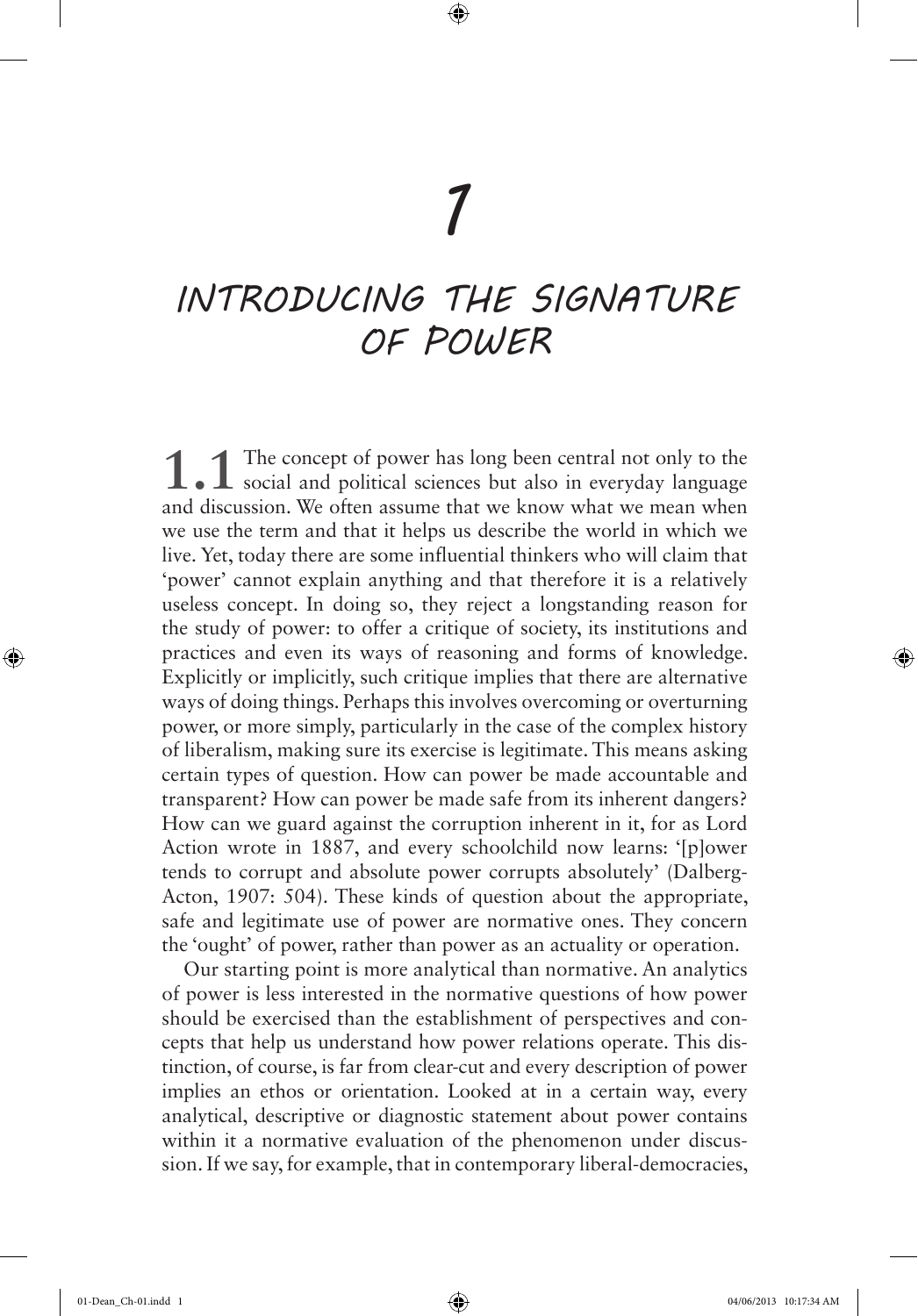⊕

'sovereign forms of power have been replaced by complex networks of governance', or that 'a biopolitics of the population has been replaced by a more grassroots vital politics', we appear to be offering an analysis. Yet each of these contains a normative element that could endorse current social and political arrangements over past ones. However, that does not mean that we should refrain from attempting to develop an analytically oriented set of concepts.

This book seeks to combine that rigorous approach to concept and method with an ethos that might appear contrary to it. It wants to maintain a sense of the essential mystery of power as a set of concepts and practices, that power is not as obvious as we think it or as passé as some contemporary thinkers maintain. It asks the reader to journey into some obscure and arcane topics and stories in the service of understanding this term.

But first, what is power? In many languages there is more than one term for what is meant by the English word 'power'. Thus in German *Kraft* and *Macht*, and in French, *puissance* and *pouvoir*, broadly contrast the force of something with the capacity to do something. In this sense they allow us to distinguish between the power of the President's speech, that is, of its rhetoric, logic, and arguments, and his power as Commander-in-Chief of the United States' military. Despite this situation, each of these languages has a key equivalent in the scientific discussion of power: *Macht* in German, *pouvoir* in French and *potere* in Italian. In the romance languages, these same words serve as a noun for power and a verb for 'can', thus underlying the closeness of the relationship between power and capacity, ability or potentiality. Centrally, in these three languages, *Macht*, *pouvoir* and *potere*, are the terms one uses to express the case when someone has power over someone else.

This is a commonplace observation but it allows us to make a point that is far from trivial: the concept of power is located in a dense field of distinctions and relations with many other terms. In English, there is authority, domination, legitimacy, jurisdiction, violence, government, coercion, control, capability, capacity, ability, force, and so on. In this respect, we can agree with a point made by Mark Haugaard (2010) that it is not enough to recognize, as we have since at least Steven Lukes (1974), that power is 'an essentially contested concept' (Gallie, 1956). We must also accept that there is no essence to the concept of power beyond its contested uses. Haugaard instead, following Wittgenstein, permits only a set of 'family resemblances' between uses and concepts of the term.

◈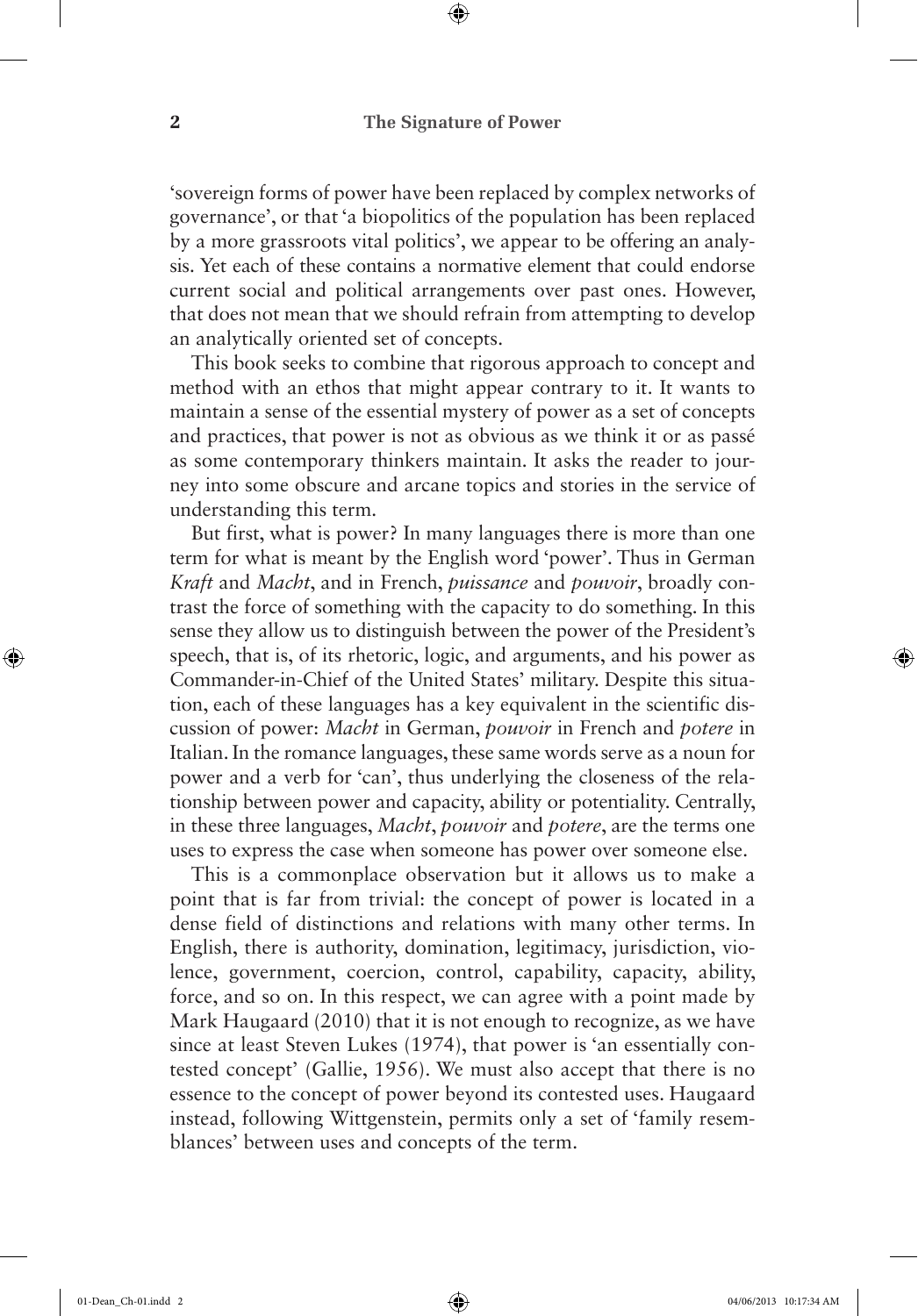⊕

This view provides us with two starting points. The first is the simple one that the study of power should be broad in its themes, its topics and its perspectives, and be prepared to accept that the exploration of the concept of power might lead us to the most unexpected of places. This book takes up that challenge in its approach and its structure. The second is that to propose that there is no essence of power is not to say that there is no discernable structure or architecture to these 'family relations' that obtain between concepts of power. So we start from the presupposition that it is possible to chart, to map, or to make a diagram of, the ways in which various senses, concepts, ideas and even theories of power exist in relation to one another. This, as the reader will discover, is captured by the idea of 'signature' in this book's title.

The initial horizon for the present investigation of concepts of power was to contribute to an understanding of its conceptualization and ultimately to both its 'genealogy' (the study of the conditions of emergence of organized practices and ways of thinking), and its 'analytics' (the key questions that might be asked of how power operates in any given situation). By the end of this book, this starting point will lead us not only to endorse the genealogy of the arts of government and an analytics of power, as Michel Foucault called them, but to a number of other projects: a political archaeology of glory, a historical sociology of sovereignty and an analytics of sovereign practices, a political morphology of the event and an analytics of publicity. These projects are a part of a research program about power that emerges when one considers not only the work of Foucault, which we will do, but that of two other thinkers, both controversial to different degrees – Carl Schmitt and Giorgio Agamben. In addition, many other thinkers are considered here, often with lines of descent from Max Weber, and the book will address themes and areas not usually found in books on the concept of power. These include Christian theological arguments about the Trinitarian 'economy', order and providence and the study of religious and political rituals and symbols. They also include organizing terms and debates, such as secularization, rationalization, and legitimation, that address the novelty or otherwise of the present, including its forms of power, in relation to the past. Importantly the book focuses on three concepts that have occupied much of the recent discussion about different forms, types, zones, or clusters of relations of power: sovereignty, government (or governmentality),

◈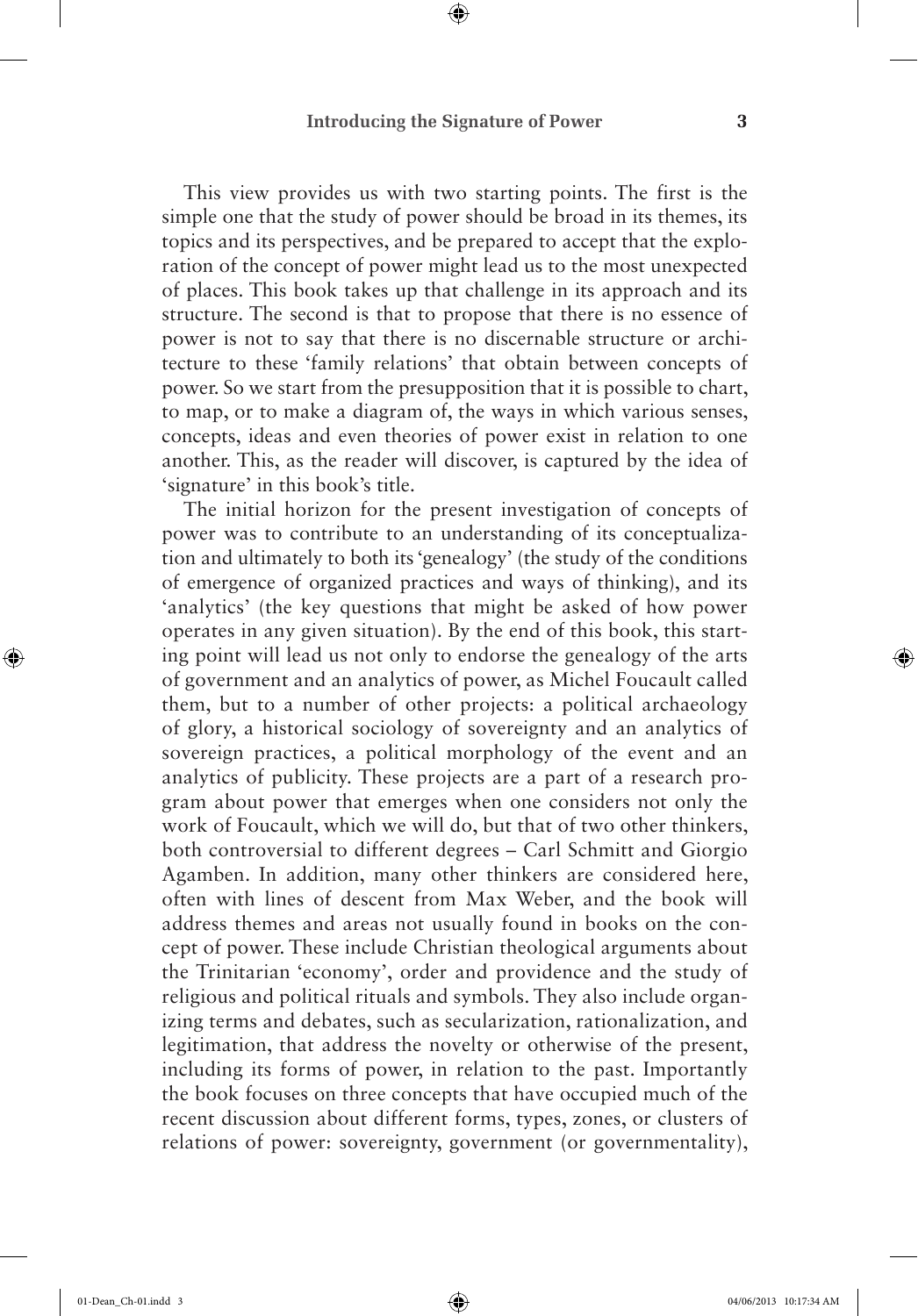and biopolitics. Rather than seek to define them at the outset, or how we might approach them, we shall let them emerge from the work under discussion.

The investigation proper begins with the next chapter. The main point of this introductory chapter is to provide and illustrate the key that will help us explore this mysterious terrain and that will allow us to begin to examine the structure of these 'family resemblances'. We will call this the signature of power, notwithstanding that the use of the term 'signature' here is far more limited than that of its most renowned recent exponent, Agamben. This introductory chapter is a preparation for a journey, not the journey itself. It situates the journey in the much wider geography and identifies the 'signature' as a kind of passport that allows us to move freely from one territory to another. Just as getting one's passport is not as exciting as the places it allows you to visit, but is essential if you wish to do so, the demonstration and definition of the signature of power is nowhere near as interesting as the exploration it allows.

### **Concepts of power**

1.2 For the lay person, it is hardly necessary to pause and con-<br>sider the notion of power. Power is quite self-evidently the preserve of the powerful, is exercised over those with less power or the powerless, and ensures that those who hold it get their way in most situations and typically gain substantial material or other rewards. This definition of course is tautological and would please neither logicians nor social and political scientists. Yet when the most famous of sociologists, Max Weber, formulated a definition of power in the early years of the twentieth century he did so with something similar to this view of power in mind:

'Power' is the probability that one actor within a social relationship will be in a position to carry out his own will despite resistance, regardless of the basis on which that probability rests. (1968: 53)

Since then this definition of the form of power has been repeated and refined many times, most eminently by Robert Dahl and Steven Lukes. Dahl, writing in McCarthyite America, translated something

◈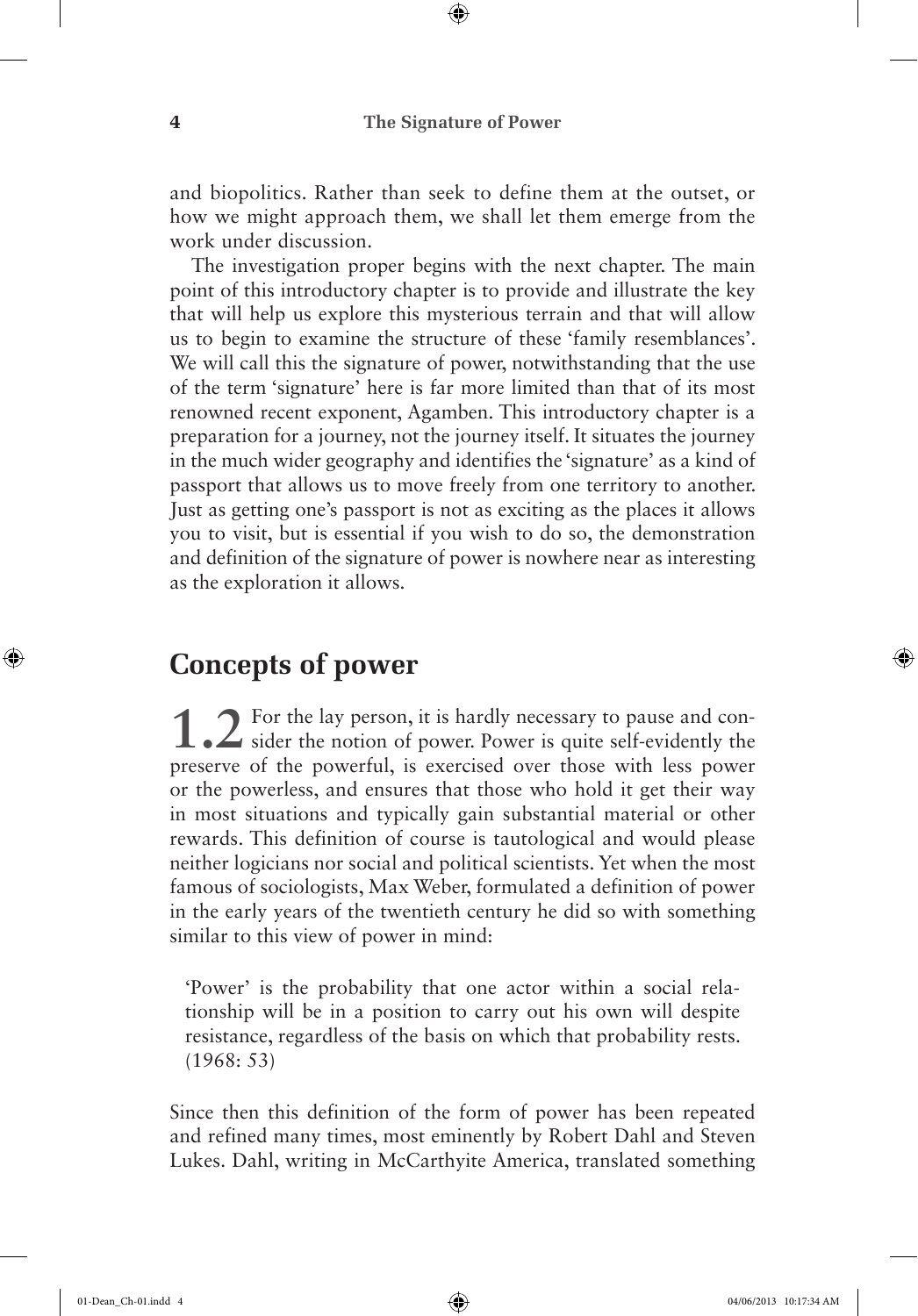⊕

like this into the alphabetical terms that would kick off 'the community power debate' with what he saw as a 'bedrock idea of power':

A has power over B to the extent that he can get B to do something B would not otherwise do. (1957: 202–3)

Continuing in the same vein, Steven Lukes, in a discussion which both completed that debate and inaugurated much of the recent discussion of power, stated:

The absolutely basic common core to, or primitive notion lying behind, all talk of power is the notion that A in some way affects B … in a non-trivial or significant manner. (1974: 24)

In recent years, these definitions of power are less the building blocks of a theory of power than the point from which that theory departs. While all three suggest a situation of two or more actors in which one realizes its aims or will at the expense of others, we see a shift from Weber's notion of power as probability, and hence as a capacity or even potentiality, to Dahl's concept of power as something possessed, although his own formulae are expressed as probabilities. This idea of power as possessed has been called into question, most famously by Foucault (1979: 94), and all three quotes could be read as implying a 'zero-sum' conception of power in which the exercise of power by one actor subtracts from the power, or even the freedom, of other actors.

In so far as all three imply an asymmetrical relationship between more than one actor, they could be viewed as instances of power as 'power over', itself occasionally identified with domination. However, Weber's definition of power also contains the fundamental notion of the capacity of an actor to carry out his own will. In this sense, Weber's definition encompasses an even more basic sense of the word power as capacity. This idea of power as 'power to', or the capacity of actors to achieve their purposes, can be found in the canonical figure of the English state-theorist of the seventeenth century, Thomas Hobbes: 'The Power of a Man is his present means to obtain some future apparent Good' (1996: 62). We have already, then, departed from the everyday view of power with which we started. Power is not simply the power of one actor (individual, institution, etc.) over another or others, but, even more fundamentally, the capacity to achieve some desired end. We can thus distinguish between power into 'power over' and 'power to'.

◈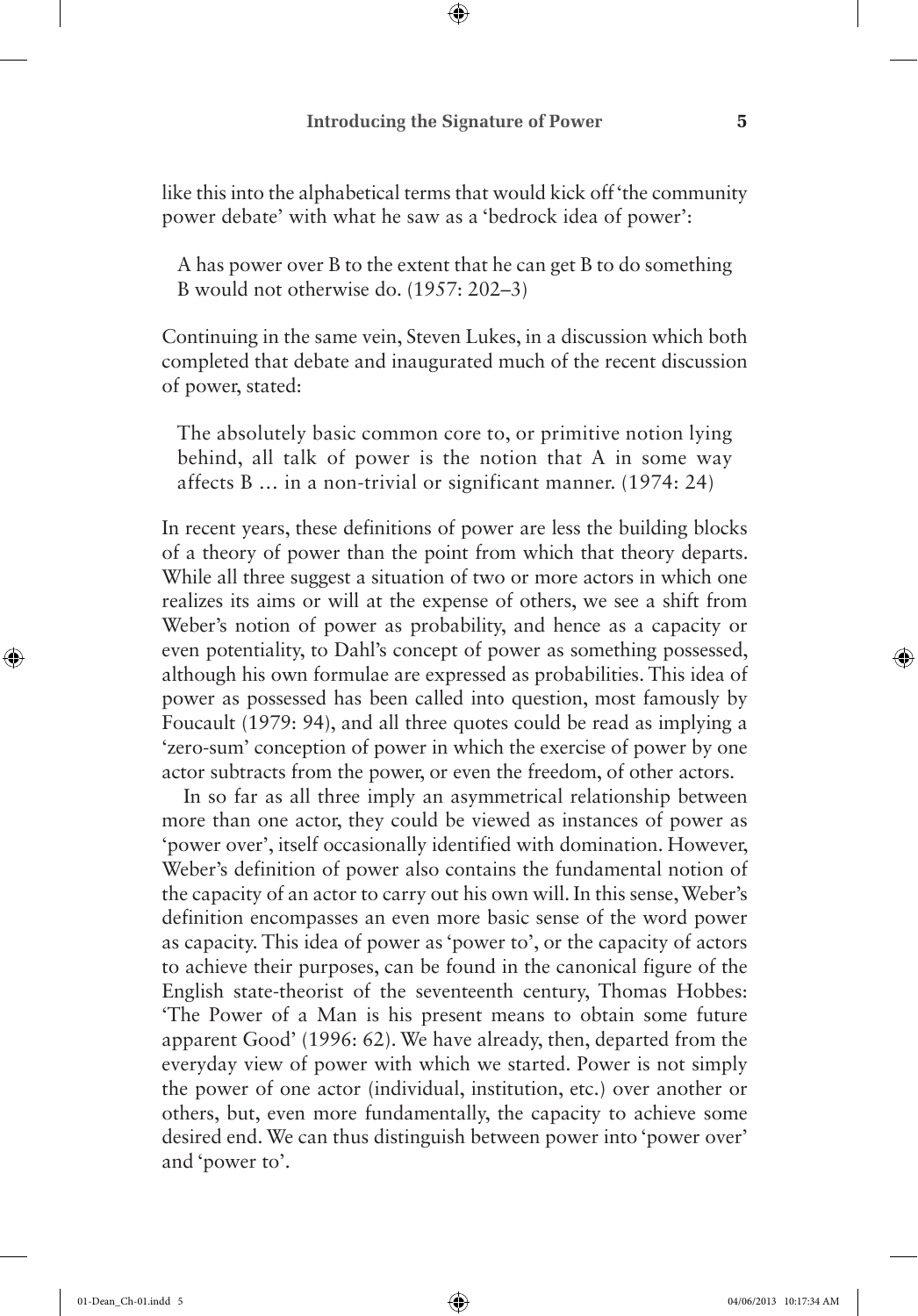⊕

Barry Hindess (1996) has argued that 'power to' and 'power over' are each variants of a notion of power as a kind of quantitative capacity to realize an actor's will, and so part of a single conception of power. This conception, he insists, can be contrasted with the other major conception or discourse of power in the West, power as right, or legitimate power. This conception of power usually appears in relation to what Hindess calls sovereign power, 'the power that is thought to be exercised by the rule of the state or by its (central) government' (1996: 12). This kind of power for Hindess is most clearly exemplified in the work of a later English political theorist, John Locke, with his notion of political power both as the right to make laws and the capacity to enforce them (Hindess, 1996: 52). Power as right is hence a concern with the legitimacy of political power, which Locke and the framers of the American Declaration of Independence viewed as residing in the decision of the people themselves (p. 53). In Locke's case, the crucial question, 'Who decides?', is answered with the 'people'. However, as John Dunn and Quentin Skinner have both pointed out, Locke provided an account of the origins of legitimate government, not every occasion of the exercise of political power by it (Dunn, 1969: 141–7; Skinner, 1998: 27, n. 84).

With Max Weber, this question of power as right, or what he calls legitimate domination is less a feature which may or may not reside in the relationship of people to their government, and more the sociologically specifiable conditions which secure the compliance of subjects to most, if not all, the commands of the ruler. Unlike Locke, legitimacy is secured on different grounds, including legal, charismatic and traditional ones (Weber, 1968: 215). However, in modern types of administration, legitimacy for Weber bears a striking similarity to Locke's notion of political power as the right to make and enforce laws in that it is based on rational grounds 'resting on a belief in the legality of enacted rule and the rules of those elevated to authority under such rules to issue commands'. In many twentieth-century variants of liberalism and in notions of 'good governance', the domination of the state is held to be legitimate to the extent to which it corresponds to the 'rule of law'.

Another antinomy thus displaces that between 'power to' and 'power over'. This is power as capacity (including power to and power over) and power as right or legitimate power (itself including the effective capacity of law enforcement). Even those who start from 'power over' find themselves drawn to the problem of legitimacy of

◈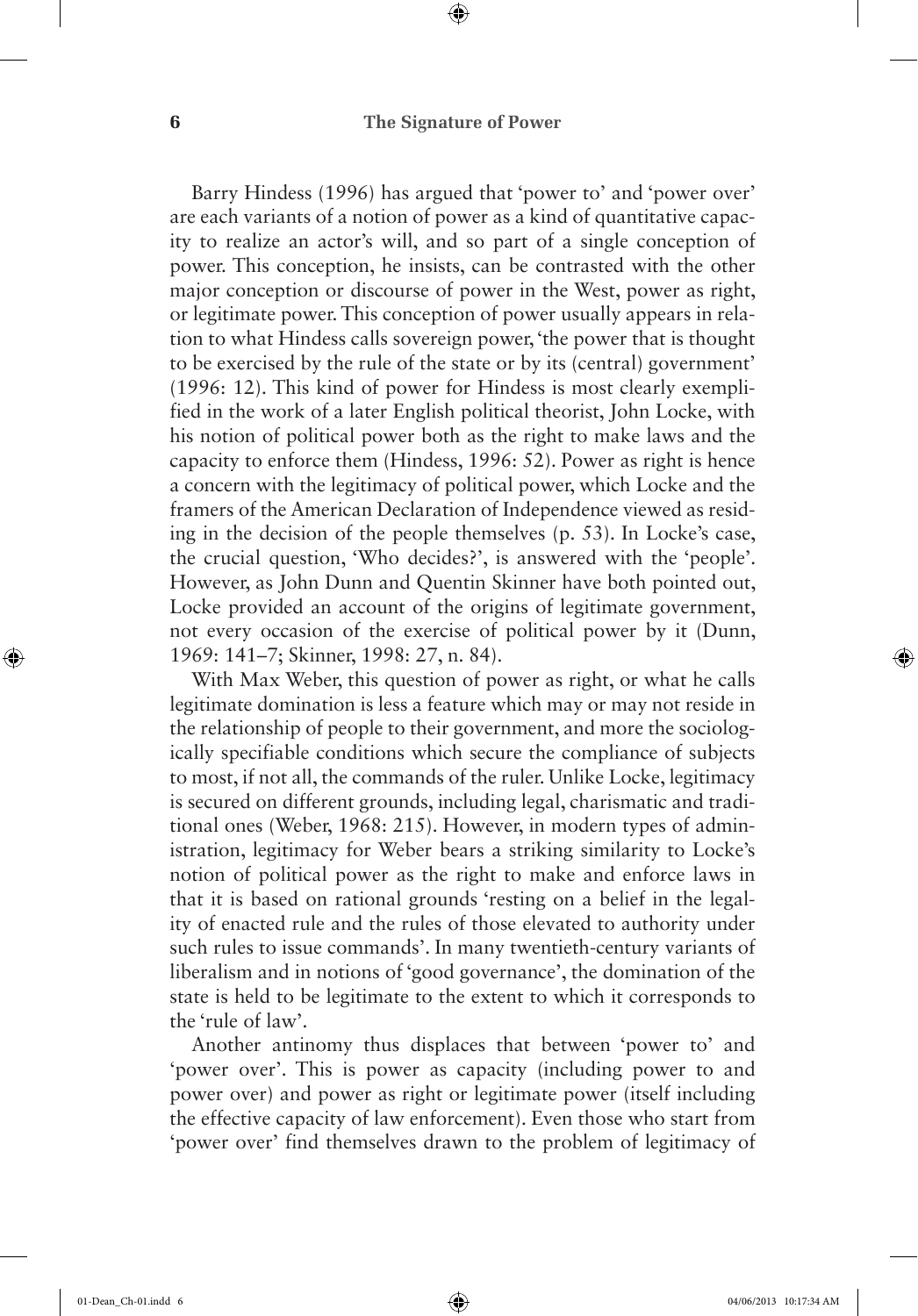⊕

power. Thus Lukes famously asks, in relation to what he calls the 'third dimension of power':

Is not the supreme and most insidious example of power to prevent people, to whatever degree, from having grievances by shaping their perceptions, cognitions and preferences in such a way that they accept their role in the existing order of things, either because they can see or imagine no alternative to it, or because they see it as natural and unchangeable, or because they see it as divinely ordained and beneficial? (1974: 24)

Lukes's third dimension of power clearly rests upon the idea of power as right. The idea that power so shapes people's consciousness that they are not in a position to know, let alone air, their grievances, implies a 'radical' view of power. Lukes thus presupposes an ideal of a community of morally autonomous individuals who would be capable of giving consent to the exercise of political and social power, had they not been prevented by its 'supreme and insidious' exercise. Lukes therefore holds not only a conception of power as 'power over' but as legitimate or illegitimate as the case may be. While power as the capacity to realize one's will is usually thought to imply an analytical or empirical approach concerned to describe how power is exercised, power as right implies an ideal of how power ought to be exercised, and is thus at the basis of many normative conceptions of power.

The idea of a community of morally autonomous subjects who freely consent to the binding commands of sovereign political authority runs through much moral and political philosophy with Locke as a key exemplar. It is found in twentieth-century critical theory, such as that of Herbert Marcuse's critique of one-dimensional man and Jürgen Habermas's specification of the conditions for an ideal speech situation, and in the Italian Marxist, Antonio Gramsci's view of hegemony. In the latter, the rule of the bourgeoisie in advanced capitalist societies is based on both coercion and consent, but consent is given by those who do not know it is in their interests to overthrow the system of capitalist production. This is of course very similar to Lukes's view. Alongside the distinction between power over and power to, and between power as capacity and power as right, we have empirical (or analytical) and normative conceptions of power. The defining characteristic of critical theory, and most of what is called political theory,

◈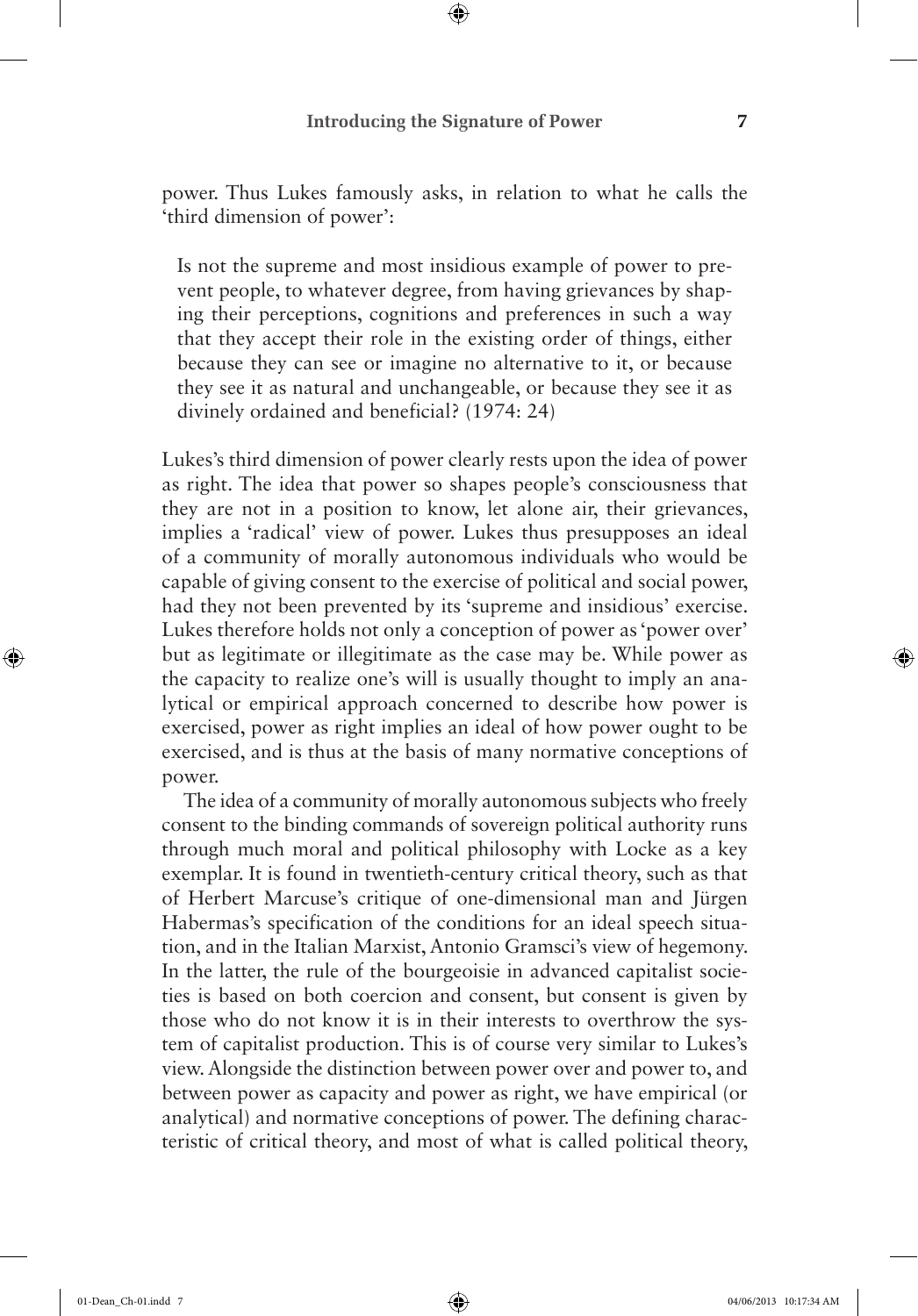⊕

may be that, however it is analysed, power is approached from such a normative point of view.

We are beginning to get a sense of where the signature of power might lie but we shall first explore two or three more instances of this phenomenon.

1.3<sup>Another</sup> distinction is often drawn between conflictual and consensual views of power. The former emphasizes the sense in which power is exercised at the expense of or in relation to another party and focuses on power over or domination. The latter, by contrast, emphasizes what might be called 'power with', a kind of collective version of power to. In the case of the ancient distinction between *potentia* and *potestas*, as taken up by Spinoza, the former represents an original constitutive force. The formation of the state is no longer a foregoing of certain aspects of humans' power in the constitution of the sovereign but remains grounded in the collective power of the multitude (Saar, 2010). Michael Hardt and Antonio Negri (2000) have recently invoked the multitude as a kind of constitutive power that is created by and acts as a counterforce to the forms of power characteristic of the global Empire. While there are a large number of twentieth-century thinkers, including Talcott Parsons, who adopt a consensual view of power, it is Hannah Arendt who most clearly states that:

Power is always, as we would say, a power potential and not an unchangeable, measurable and reliable entity like force or strength. While strength is the natural quality of an individual seen in isolation, power springs up between men when they act together and vanishes the moment they disperse. (1998: 200)

Unlike recent social scientists who have stressed the dependence of the exercise of power on assemblages made up of technical, material and inhuman elements (Latour, 2005), Arendt strikingly argued that 'the only indispensable material factor in the generation of power is the living together of people' (1998: 201). In this sense, power then concerns plurality. It can be divided without its decrease, *contra* the zero-sum notion of power as domination, and the checks and balances upon power do not repress but facilitate it and generate more power.

Arendt's notion of power opposes power not only to domination, but also to strength, force and to violence. Rather than existing

◈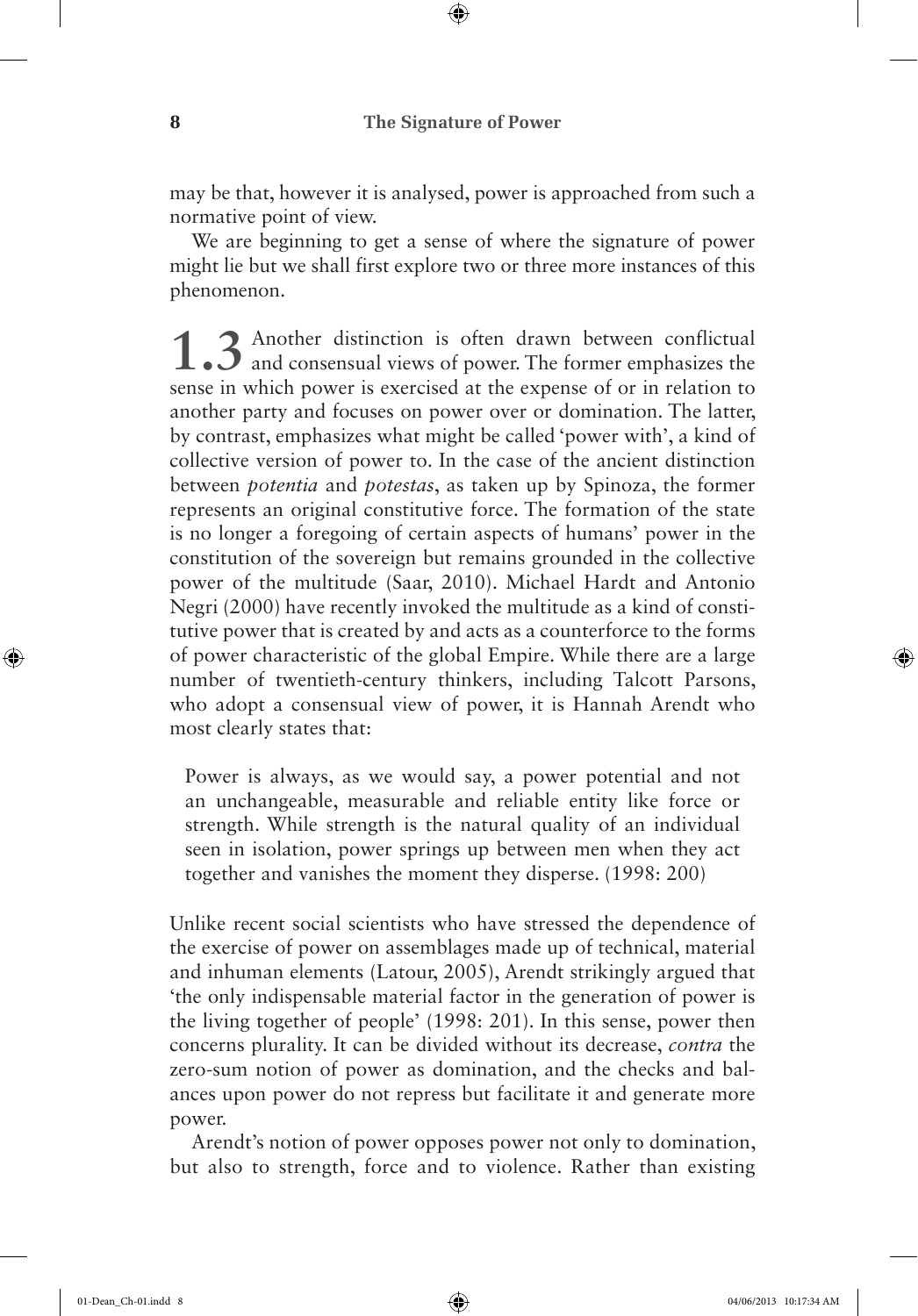⊕

on a continuum of forms of power, it is violence that destroys it, undermining the sense of humans acting in concert. Rule that relies on violence is known as tyranny: 'the time-honored fear of this government is not exclusively inspired by its cruelty…but by the impotence and futility to which it condemns the rulers as well as the ruled' (1998: 202). For Arendt then, we could also oppose a productive conception of power to one of repression. A similar sentiment is found in Foucault for whom neither consent nor violence 'constitute the basic principle or basic nature of power' and whose definition of power as a 'way of acting upon one or more subjects by virtue of their acting or being capable of action' implies something akin to this notion of potential or capacity of all human individuals and collectives (2001: 341).

The attempt to define and characterize power leads us down the path of a multiplying and cross-cutting set of distinctions. The distinctions between productive and repressive, consensus and conflict, 'power with' and domination, power and violence, can be read as versions of 'power to' and 'power over', although they also clearly bring into play conceptions of power as right and normative views of power. A further distinction can be made between what might be called episodic conceptions of power implied in the alphabetical scenarios of the initial definitions and 'economic' conceptions of power.

Foucault's most famous and widely cited work, *Discipline and Punish* (1977) uses the term 'economy of power' surprisingly often. He writes of an 'internal economy of a penalty' (p. 18), imagines situating systems of punishment in a 'certain "political economy" of the body' (p. 25), views the true objective of the eighteenth-century penal reform movement 'as to set up a new "economy" of the power to punish' (p. 82), adopts the 'standpoint of the economy of the power to punish' (p. 99), analyses a 'whole learned economy of publicity' (pp. 109–12), describes the relationship of the new disciplines to the body as one of 'the economy, the efficiency of movements, their internal organization' (p. 137), and shows how the examination 'transformed the economy of visibility into the exercise of power' (p. 187). It is, we might venture, not simply a matter of a metaphor, whether in quotation marks or not, but an indication of an approach to the analysis of power that has become, since his initial contribution, increasingly influential.

 One theorist of organizational power, Stewart Clegg (1989), amplified our vocabulary of power when he added two other 'circuits of power' to the episodic exercise of power captured in our initial

◈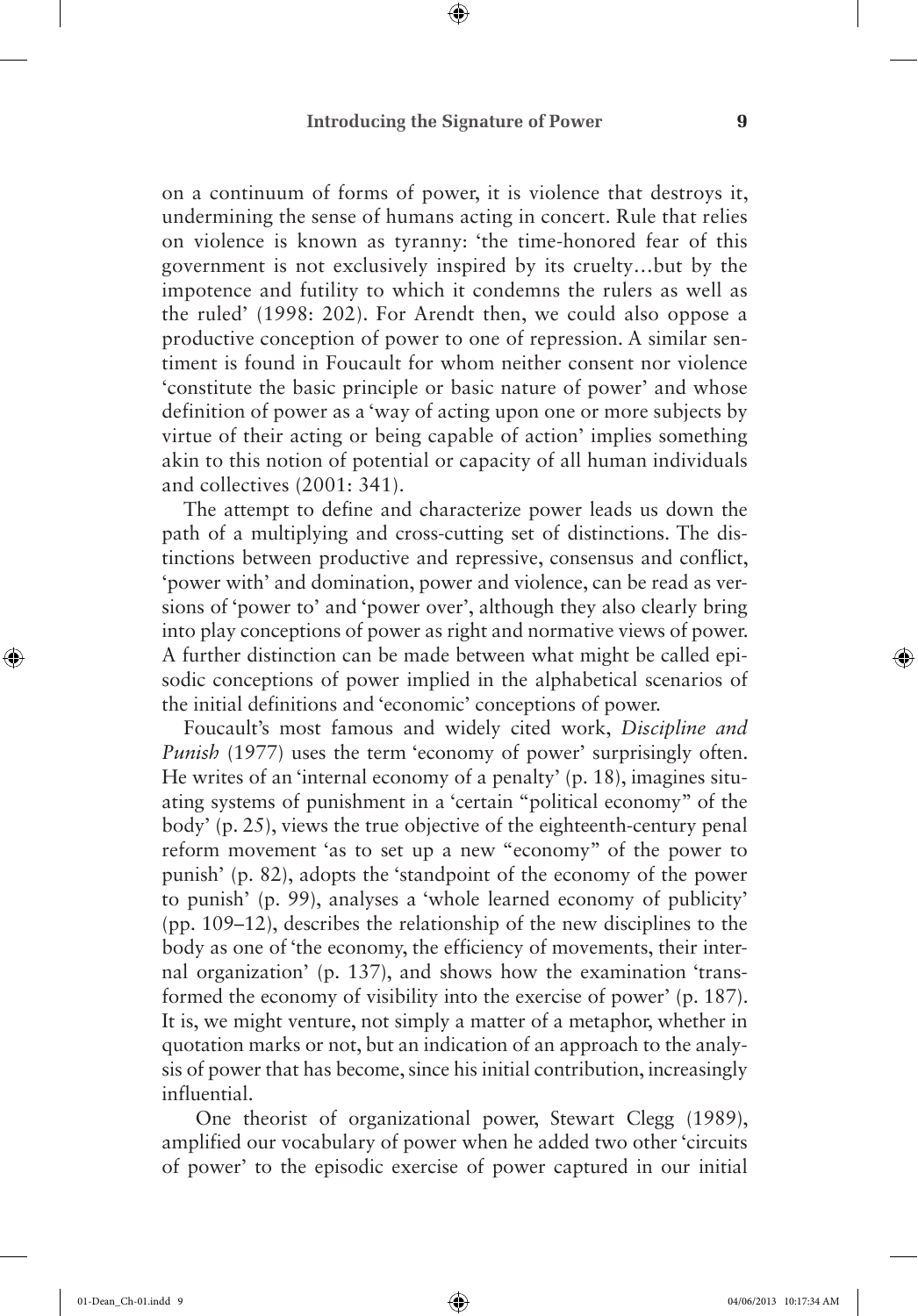definitions. They were 'dispositional power', which for him sets up the rules of the game and 'facilitative power' that, like Foucault's notion of 'positive power', establishes the game itself, and forms the actors and agents that enter into episodic interactions. Clegg himself also speaks of an 'economy of power' to capture this sense that practices, such as disciplinary techniques, and forces, coalesce to create the conditions under which actors are shaped and power in its episodic sense might be exercised (p. 18).

This notion of an 'economy of power' is extremely intriguing and has come to occupy a central place in recent discussions of and indeed suspicions of power. Here, economy suggests an ordering, or form of management, of power relations and thus recalls the earliest etymology of economy (or *oikonomia*) as the management of the household (*oikos*) in Ancient Greece. This idea of power as a kind of self-managing order was proposed, without the word economy, in one of the first attempts by Foucault to understand power.

It seems to me that power must be understood in the first instance as the multiplicity of force relations immanent in the sphere in which they operate and which constitute their own organization ... (1979: 92)

Power comes to be viewed as strategic in this regard and often it is Machiavelli who is invoked as the admittedly scandalous godfather of this conception (by both Clegg and Foucault, for instance). Another contrast thus opens up between the causal, mechanical, episodic view of power, which Clegg regards as Hobbesian, and a strategic, fluid, 'economic' or dispositional view of power, which is Machiavellian.

Clegg presciently drew upon the early work of two French thinkers, Michel Callon and Bruno Latour, who have subsequently made influential interventions in science and technology studies and the study of economics. Their approach, sometimes termed actor-network theory or ANT, has more recently led Latour to the conclusion that:

'Drunk with power' is not an expression fit only for generals, presidents, CEOs, mad scientists, and bosses. It can also be used for those sociologists who confuse the expansion of powerful explanations with the composition of the collective. This is why the ANT slogan has always been: 'Be sober with power', that is, abstain as much as possible from using the notion of power in

◈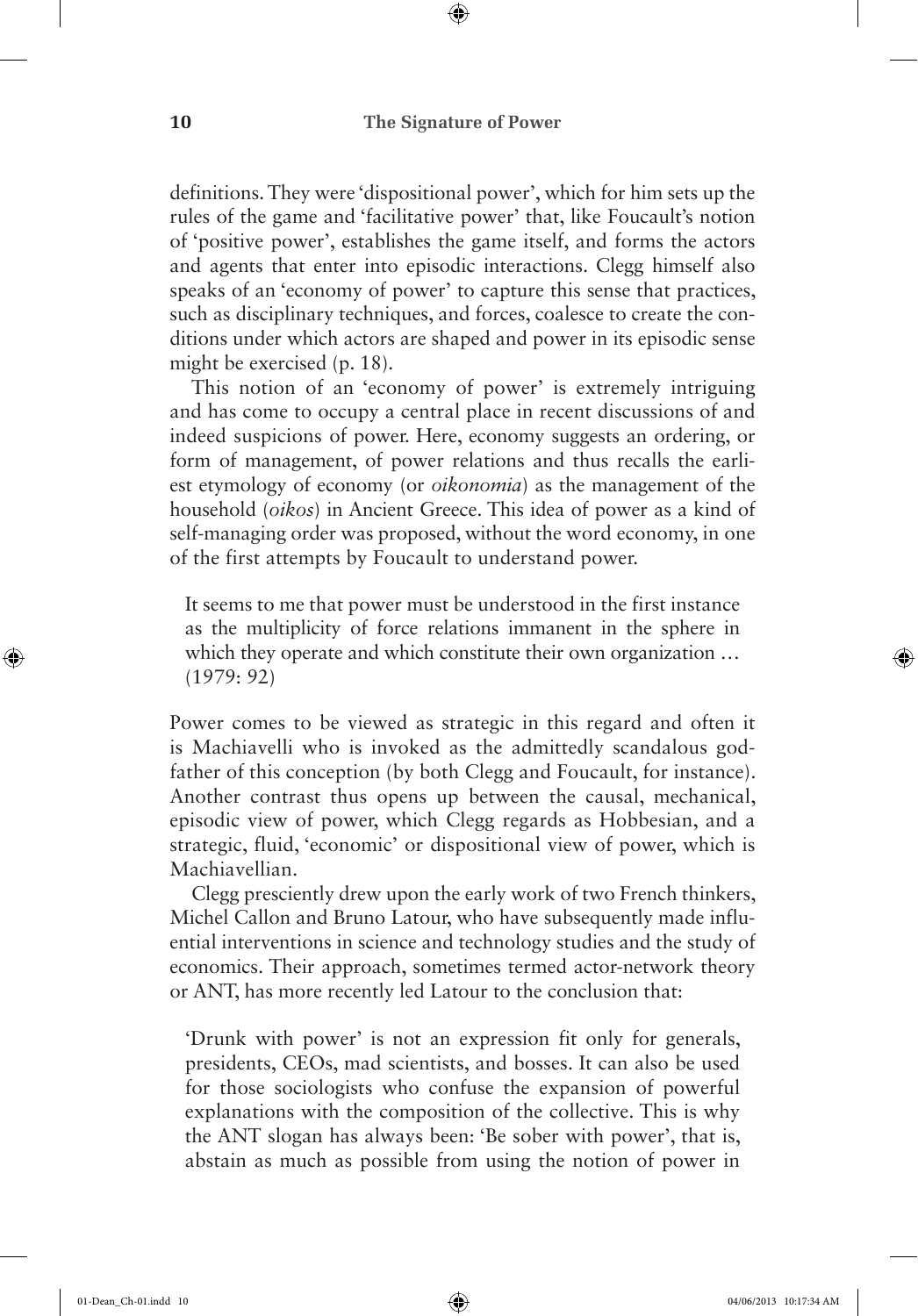⊕

case it backfires and hits your explanations instead of the target you are aiming for. There should be no powerful explanation without checks and balances. (2005: 260–1)

This conclusion thus juxtaposes the structural analysis of social scientists which presupposes some form of class, gender, racial, or economic, power structure, and the view that power is the outcome of a set of relations of forces, of different actors, technologies, materiality, forms of knowledge and so on. From this perspective, power takes the form of the resultant association and the concept cannot be used to explain anything.

Once again, we don't want to confuse cause and effect, the *explanandum* with the *explanans*. This is why it's so important to maintain that power, like society, is the final result of a process and not a reservoir, a stock, or a capital that will automatically provide an explanation. Power and domination have to be produced, made up, composed. (Latour, 2005: 63–4)

There have come to exist a plethora of terms, with their own nuances of course that describe this self-organizing 'economic' conception of power. The economy of power was inaugurated with Foucault in recent times but has a long history beginning with the notion of *oikonomia* as the management of the household, found in Aristotle and Xenophon. Foucault used the term *dispositif*, often translated into English as apparatus; it is, however, derived from the Latin *dispositio*, one translation of *oikonomia*. Latour and Callon, following Gilles Deleuze, use the term *agencement* or assemblage. These terms have been applied to science and technology, to law, and as if at last making a rendezvous with their own implicit destiny, to the work of economists in the production, or 'performation', of markets themselves (Callon, 2006).

All of this suggests how far we have come, just by following recent definitions and uses of the term power, by no means exhaustive but at least illustrative of a vast and rich literature, from the commonsense view of power and the 'power over' definitions we started with. Indeed, it is very hard to generalize about the study of power in the social and political sciences today if we take into account the extraordinary array of disciplines, debates, theories and approaches to the concept, from sociology, political science, anthropology, gender and cultural studies, to fields of management and organization studies.

◈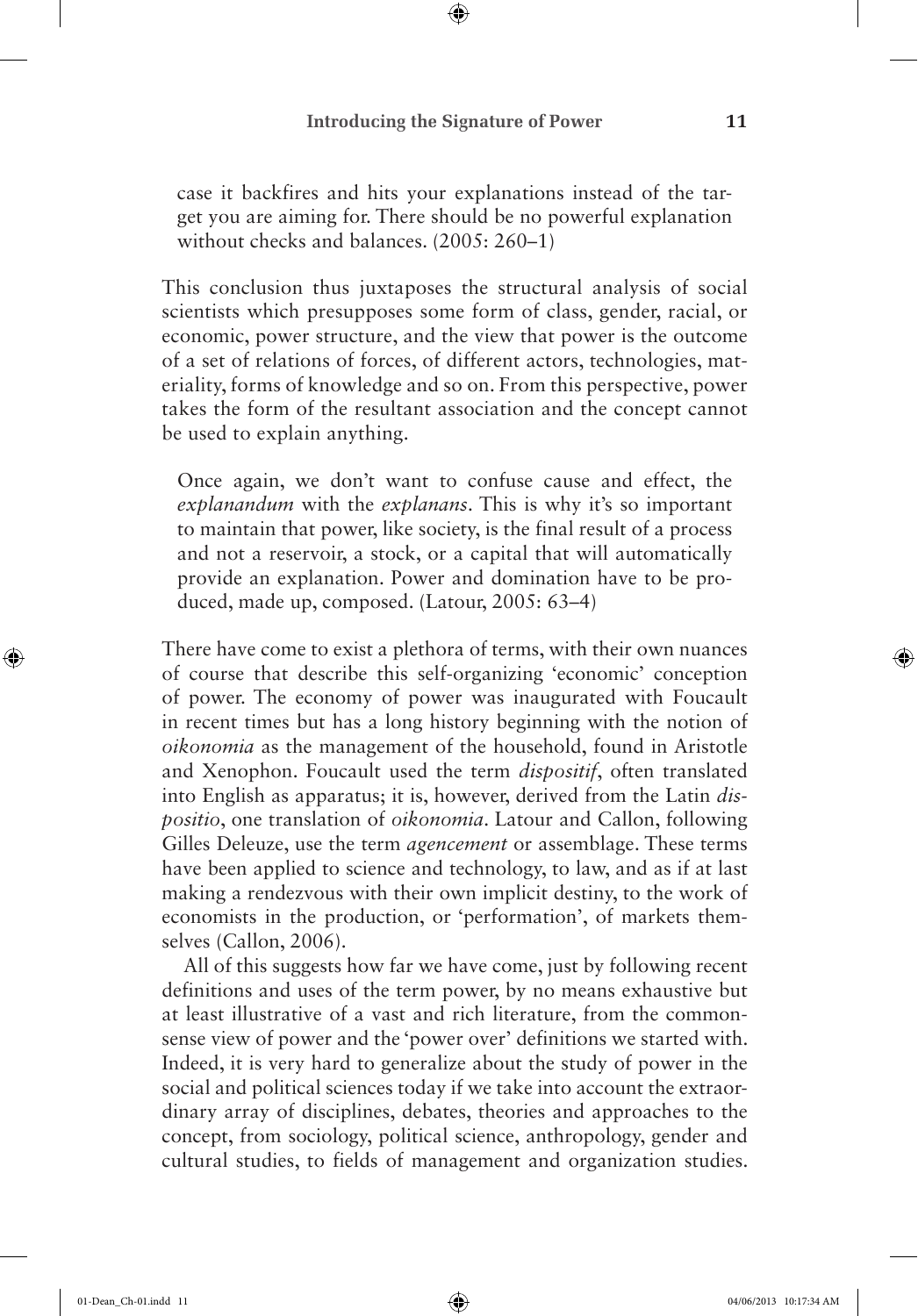But all these examples tell us something about the signature of power or at least where we might look to locate it.

## **Signature of power**

1.4<sup>At this point, you, as the reader, should be given thanks for your patience, and we can now state our initial hypothesis,</sup> which will be essayed in relation to the key texts and authors this book will address (especially those of Michel Foucault, Carl Schmitt and Giorgio Agamben). This hypothesis is that the concept of power is marked by a kind of permanent movement or reversibility between two poles, themselves changing as a consequence of this movement. The concept of power is only possible as a result of a series of binary distinctions, some of which we have touched on here. We have witnessed this in 'power over' and 'power to', power as capacity and power as right, the consensual and conflictual, and the episodic and economic. There are many more we haven't précised: hard and soft power in Joseph Nye comes immediately to mind. Even when these poles are recognized as instances of something more fundamental, as when 'power to' and 'power over' are revealed as instances of power as capacity, this new concept exists only in opposition to something else, in this case power as right. Similarly, power as capacity and power as right are viewed as elements of juridical theory of sovereign power that is now opposed to the economic, dispositional and facilitative conception of power as an immanent domain of selforganizing forces.

What is distinctive about the concept of power is the way the notion refers us to a set of oppositions that in turn can become unities in relation to other oppositions. What the discussions of the concept of power thereby illustrate is that there is an 'excess' in the concept of power beyond what it might signify or mean, which marks it and forces this movement towards oppositions, their unification and further opposition. In the sense that 'power' is marked by this recurrent bipolarity, it is, to borrow and adapt a term from Agamben, less a concept and more a 'signature' attached to the concept of power (2009: 33–80).

We should, however, distinguish our use of the term from that of Agamben. Quite simply for our purposes the signature of the concept of power entails only three things:

◈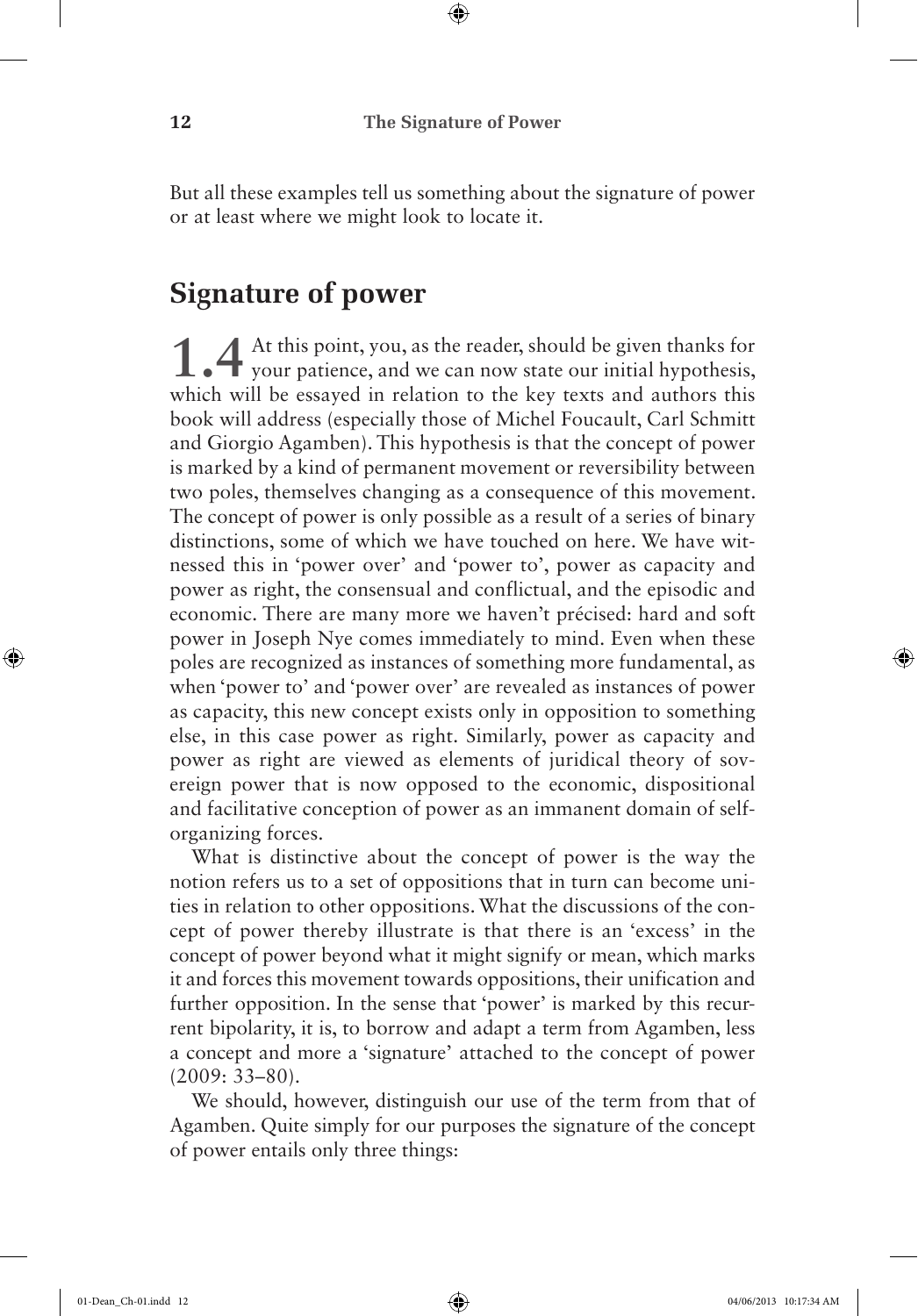⊕

- 1 That the concept of power is marked by a determinate but historically changing field of interpretative and pragmatic relations, which is very difficult, if not impossible, to evade or escape.
- 2 That to engage with and use the concept of 'power', we need to recognize its signature, understand how it operates and the different forms it takes, and mobilize it in our analyses.
- 3 That an analytics of power, the project initiated but not fulfilled by Foucault, cannot be accomplished without this because the signature of power is integral to how we think about, exercise and experience power relations in our societies.

It is too early to make further claims than these about the signature of power. We will be careful not to place the signature of power in a specific 'discursive formation', 'episteme', 'paradigm', or 'rationality', that is, in any framing that denotes a particular temporal or spatial ordering of knowledge or discourse. Neither do we propose the signature as a general interpretative concept, make any claim about concepts in general, nor make any claim about the ineluctable movement of concepts from one domain to another, such as from the sacred to the profane, or the theological to the political, unlike many of the thinkers we shall discuss.

We simply observe that the signature is present in much Europeanderived political thought since at least the 'early-modern' period of the seventeenth century, if not before, and can be found in most, if not all, contemporary academic discussions in disciplines such as political science, sociology and jurisprudence. Rather than proposing a general account of the source of the concept of power in Christian theology, our central concern is the way this signature places power (which in its most basic semantics is nothing more than capacity or potentiality in the sense of the word 'can') into a political domain, both in the narrow sense of the government of the state, including its law-making and law-enforcing activities, and in the broader sense of the antagonistic relations between groups internally characterized by a degree of unanimity. Our central concern is thus with the renovation of the concept of power through an understanding of its signature and how its works.

The concern here, as we put it before, is with the architecture or structure of family relations of concepts of power. While we are interested in the claims of those thinkers who link political concepts,

◈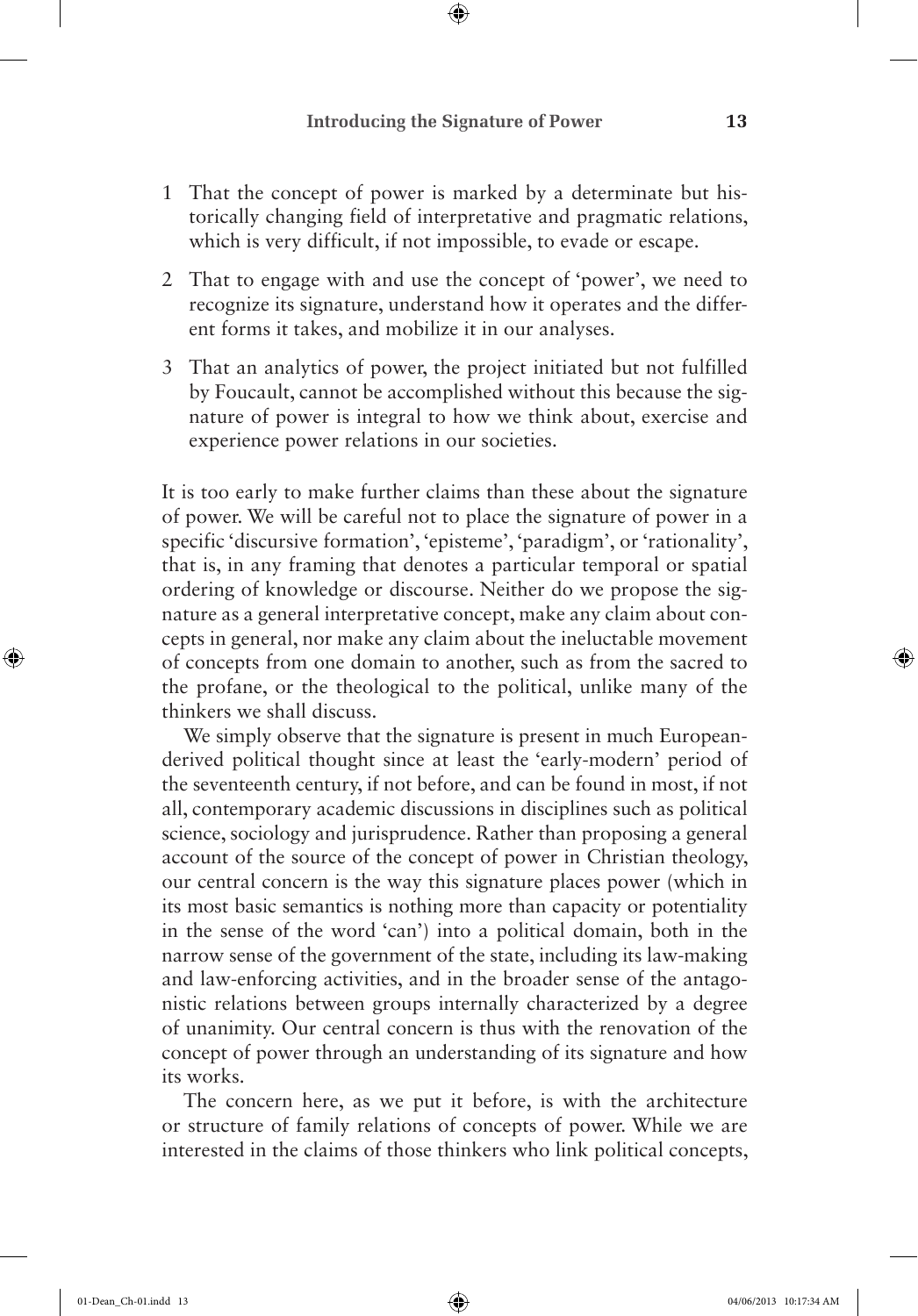⊕

particularly power, to a theological inheritance, we make no general claims that the signature of power explains its inheritance from theology, or that its signature necessarily refers power back to these theological origins, or that the signature substitutes for the empirical analysis of the transfers among theological, political and economic domains. Indeed we do not invoke a general theory of signatures but start with the observation and the demonstration, undoubtedly located in time and place, that the concepts of power widely in use today in both expert and everyday language bear this signature. We are thus interested in claims for the theological eminence of concepts and practices of power, advanced in different ways by Schmitt, Weber, Agamben and even Foucault, to the extent that we find in these claims the possibility of a broadening and deepening, elaborating and rectifying, of existing assumptions or accounts concerning the concept of power. For these thinkers, and indeed for most discussions of the recent social and political sciences, the key form of the signature can be broadly expressed as the relationship between sovereignty and reign, on the one hand, and economic management and government, or governance, on the other.

Indeed, if there is anything that unites our three principal characters here, it is their common recognition of the appearance of similar signatures of power in their own work and the three different ways in which they seek to escape them. Perhaps the most contentious of our propositions is that all three can be viewed as failing not in their attempts to escape them but because they think it is necessary to make such an attempt.

We are not in a position to say whether the signature of power is a universal feature of all concepts and practices of power. It is, however, certainly very widespread and, as such, provides us with a perspective that will allow us to examine the intellectual struggles of important and influential thinkers and, with their help, to open up and envisage the various fields of investigation their work portends.

### **About this book**

1.5<sup>It is</sup> customary to add a small guide at this point to allow the reader to navigate through the book. But the form that this book takes is not so much a rational or pedagogical order as an unfolding of an engagement with something of a mystery. The book looks for stories, clues and exemplars, and searches for notions of

◈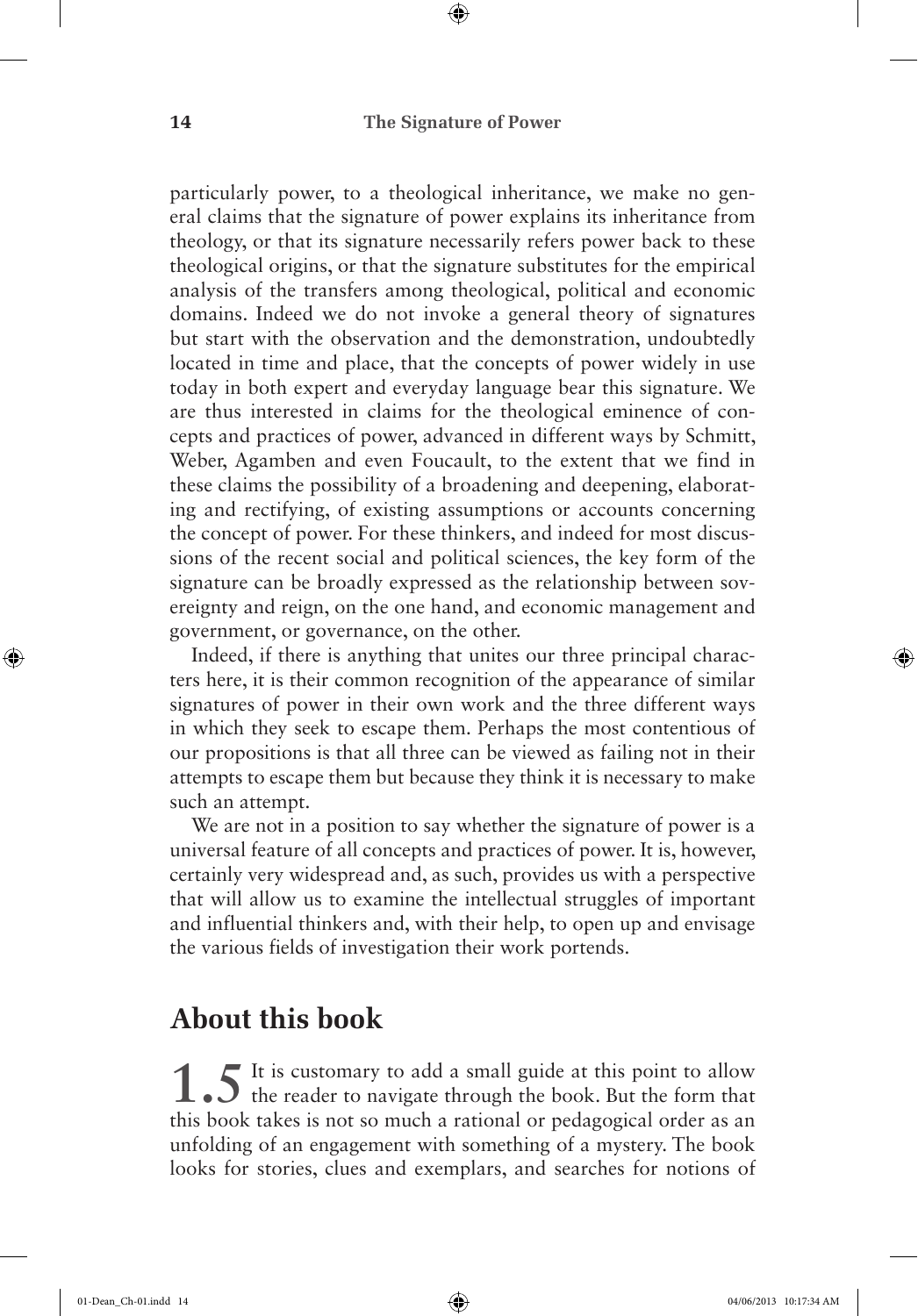⊕

power in the studies of symbols and rituals, and in obscure debates. The reader should be warned that they will find discussion of diverse topics such as the 'savage life', angels, and secrets. They will find the passage that links the ancient oral rites of the Arunta people in central Australia to Agamben's most recent conception of power. The book refuses to reduce the mystery of this basic concept and, like every good mystery, it begins with a murder. This one unfortunately is real and still, tragically, unsolved. It ends with a ceremony of state. At many points, the reader will find we return to an epigram that acts as a touchstone for our investigation: 'the King reigns, but he does not govern'.

The next three chapters (Chapters 2, 3 and 4), 'The Shadow of the Sovereign', 'Economies of Power' and 'The Prince and the Population', start with Foucault and trace his own difficult and ambiguous legacy. This allows us to introduce the three key concepts of sovereignty, governmentality and biopolitics, and the program of a genealogy of the arts of government. Foucault's discussions of liberalism and neoliberalism are important signposts, and we return to these rationalities of power during the book. If there is an overall theme to Foucault's thinking on power it is the recurrent search for a new form of power, or a new critique or concept of power, which will allow him, and us, to escape the shadow of sovereignty. Chapter 4 uses recent scholarship on Machiavelli and Malthus to question Foucault's narrative of a governmental shift from sovereignty and territory to security and population. In its final sections, we begin to grasp Foucault's legacy and see our own intellectual physiognomy in his.

The next two chapters (Chapters 5 and 6), 'Enemy Secrets' and 'Secular Orders', introduce our second principal character, Carl Schmitt, but keep what we have learnt from Foucault in play. We thus approach Schmitt through what we have discovered in Foucault, and Schmitt's thought provides another perspective on Foucault. We compare them on a range of themes, including the political, legitimacy, sovereignty, government and international law. We will find Schmitt's relationship with his teacher, Max Weber, exceptionally important, and follow Schmitt into the core of his political theology and the debate on secularization of the 1960s, which engaged Karl Löwith and Hans Blumenberg, among others. This is a debate that casts Foucault's search for a new, non-sovereign power in a different light and so too his claims about pastoral power. Schmitt certainly makes a central contribution to our theme of sovereignty, particularly in its restriction to a set of competences rather than an image

◈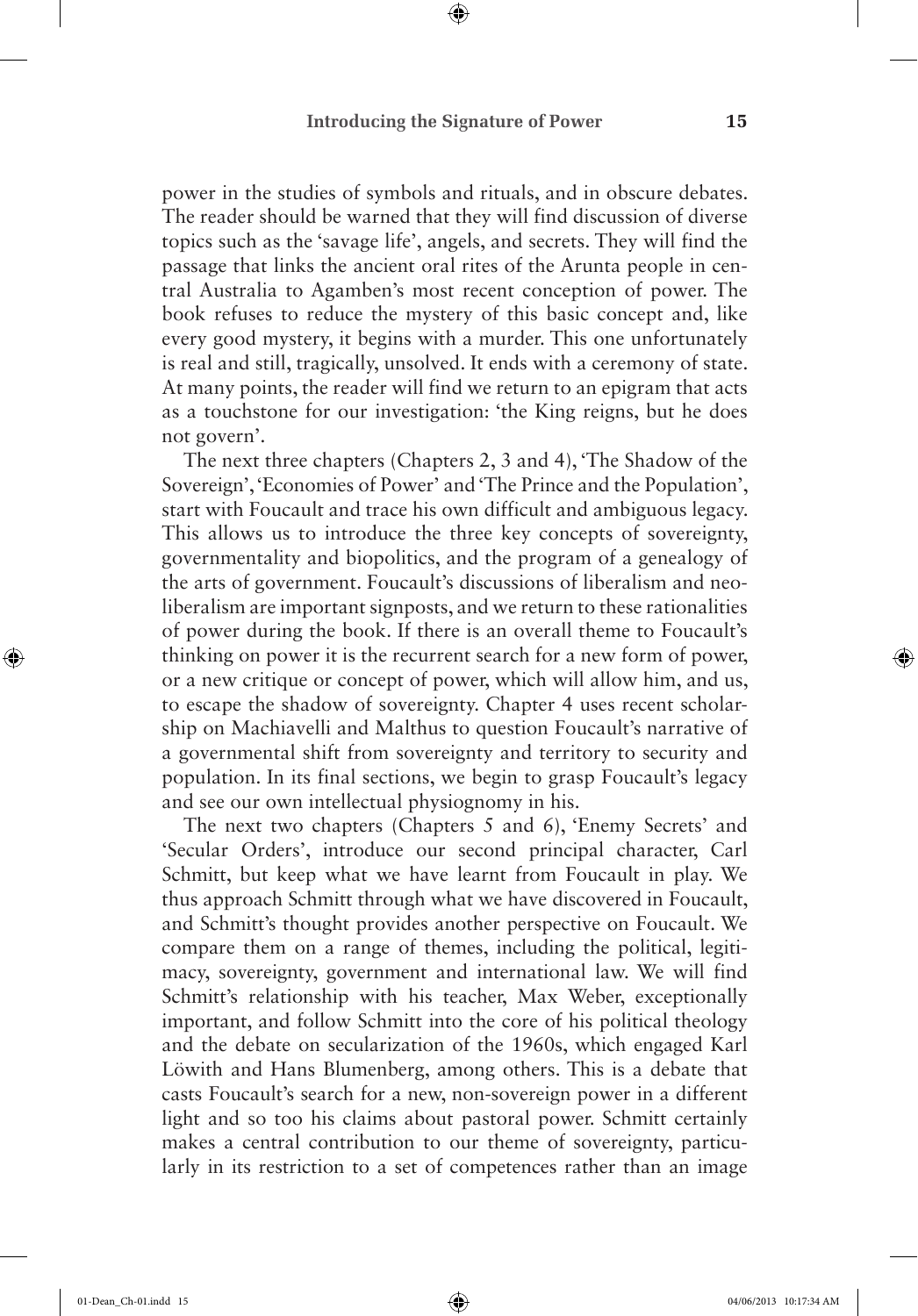of omniscience and omnipotence. Yet 'order' (in the form of *nomos* and concrete order) also starts to become significant, and refers us back to the sources of 'neoliberalism' in the German 'Ordoliberals', who are analysed by Foucault and interlocutors of Schmitt. Between Foucault's governmental atheism and Schmitt's political theology it is, tellingly, the Ordoliberals who, drawing on medieval thought, seek an 'economic theology'.

The final two chapters (Chapter 7 and 8), 'Reign and Government' and 'Glorious Acclaim', are extended meditations that use Giorgio Agamben's most recent work as their source. Again, Foucault and Schmitt are kept in play. Given what we have learnt in the previous chapters, we will primarily be concerned with Agamben's economic theology or what he calls a 'theological genealogy of the economy and government'. We shall follow some of the common references and sources that link Agamben to Foucault or to Schmitt, such as theologians from Gregory of Nazianus to Erik Peterson, political theorists and economists such as Rousseau, Adam Smith and the Physiocrats, or the dense strands and knots that bind much of twentiethcentury German sociology, economics and jurisprudence to Weber. The question of order, inherited from medieval cosmology, becomes even more central, but so too do the miracle and the event, and splendour and publicity in the form of the glorification and acclamation of divine and worldly sovereign rule. We shall offer a diagnosis of Agamben's political anthropology of 'sabbatism' and 'inoperativity'.

The reader should be aware that none of our main characters will be spared strong criticism when it is warranted, even if they have built a platform that allows us to begin to glimpse something of the new continent to which our voyage has taken us. The reader will find, at the end of Chapter 8, an outline of the features of the rich fields of study this discussion helps us envisage, and some conclusions concerning the three concepts of fields of power: sovereignty, governmentality and biopolitics.

Each chapter is divided into a number of small sections. Each section was a kind of exercise that allowed the author the freedom to pursue the by-ways, clues and little stories that edged his understanding forward or perhaps simply increased the pleasure of the journey, often by allowing him to keep good or even bad company. Hopefully the sections are coherent in themselves but the reader should understand they are part of a much more intricate puzzle whose pieces include not only our three thinkers, but other major figures, intellectual and political movements, concepts and debates. The argument emerges

◈